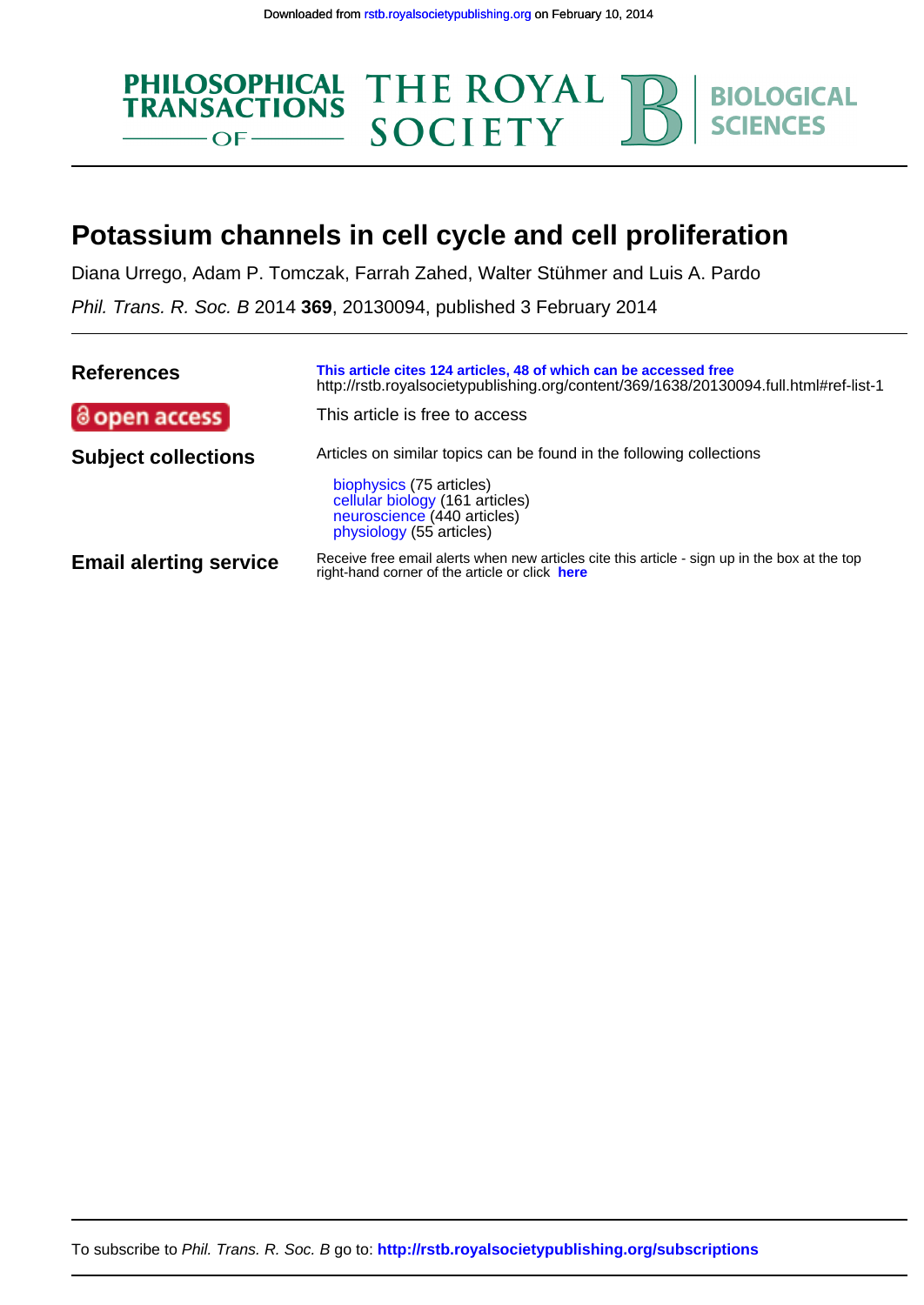

#### rstb.royalsocietypublishing.org

Review



Cite this article: Urrego D, Tomczak AP, Zahed F, Stühmer W, Pardo LA. 2014 Potassium channels in cell cycle and cell proliferation. Phil. Trans. R. Soc. B 369: 20130094. http://dx.doi.org/10.1098/rstb.2013.0094

One contribution of 17 to a Theme Issue 'Ion channels, transporters and cancer'.

#### Subject Areas:

physiology, cellular biology, biophysics, neuroscience

#### Keywords:

potassium channels, proliferation, cell cycle, cell division, cancer

#### Author for correspondence:

Luis A. Pardo e-mail: [pardo@em.mpg.de](mailto:pardo@em.mpg.de)

# Potassium channels in cell cycle and cell proliferation

Diana Urrego<sup>1</sup>, Adam P. Tomczak<sup>1</sup>, Farrah Zahed<sup>1</sup>, Walter Stühmer<sup>2,3</sup> and Luis A. Pardo<sup>1</sup>

 $1$ Oncophysiology Group, and  $2$ Department of Molecular Biology of Neuronal Signals, Max Planck Institute of Experimental Medicine, Hermann-Rein-Strasse 3, Göttingen 37075, Germany <sup>3</sup>Cluster of Excellence Nanoscale Microscopy and Molecular Physiology of the Brain, Göttingen, Germany

Normal cell-cycle progression is a crucial task for every multicellular organism, as it determines body size and shape, tissue renewal and senescence, and is also crucial for reproduction. On the other hand, dysregulation of the cell-cycle progression leading to uncontrolled cell proliferation is the hallmark of cancer. Therefore, it is not surprising that it is a tightly regulated process, with multifaceted and very complex control mechanisms. It is now well established that one of those mechanisms relies on ion channels, and in many cases specifically on potassium channels. Here, we summarize the possible mechanisms underlying the importance of potassium channels in cell-cycle control and briefly review some of the identified channels that illustrate the multiple ways in which this group of proteins can influence cell proliferation and modulate cell-cycle progression.

### 1. Introduction

Regulation of cell division is of great relevance for eukaryotes. Cells must proliferate throughout ontogenesis, tissue renewal and remodelling, and to repair damaged areas during wound healing. Defective cell-cycle checkpoints are a common feature of cancer cells and the inactivation of cell cycle regulators decides the physiological or pathological fate of stem cells. Although there are a large number of studies on the molecular and biochemical mechanisms controlling the cell cycle, the bioelectrical modulation of cell-cycle progression is still poorly understood.  $K^+$  channels have been implicated in the control of cellcycle progression both through their influence on the membrane potential and non-canonical, permeation-independent mechanisms.

# 2. Checkpoints and transmembrane potential regulate cell-cycle progression

The process that produces two daughter cells from a mother cell has been divided into several phases, each with very characteristic functional properties. Cell division in eukaryotes starts with the G1 (gap 1) phase, which separates the previous cell division from the period of DNA synthesis (S-phase), where chromosome replication is accomplished. This is followed by the second gap (G2) and the mitotic (M) phase. After M phase, a cell can proceed to a new G1 phase or enter a quiescent state (termed G0) that can last for a very long time, even for the rest of the life of the cell in the case of end-differentiated cells. The correct progression of the cycle is guaranteed because the initiation of a late event is strictly dependent on the successful completion of the preceding step. In eukaryotic cells, for example, mitosis will not start until the completion of DNA synthesis. The interdependency of events is owing to a series of surveillance or control mechanisms termed checkpoints, which have evolved to minimize the production and propagation of genetic inaccuracies [\[1,2](#page-6-0)]. The complex machinery of cell-cycle checkpoints includes in all cases a sensor supervising the completeness of a particular task and a response element triggering the next downstream



& 2014 The Authors. Published by the Royal Society under the terms of the Creative Commons Attribution License http://creativecommons.org/licenses/by/3.0/, which permits unrestricted use, provided the original author and source are credited.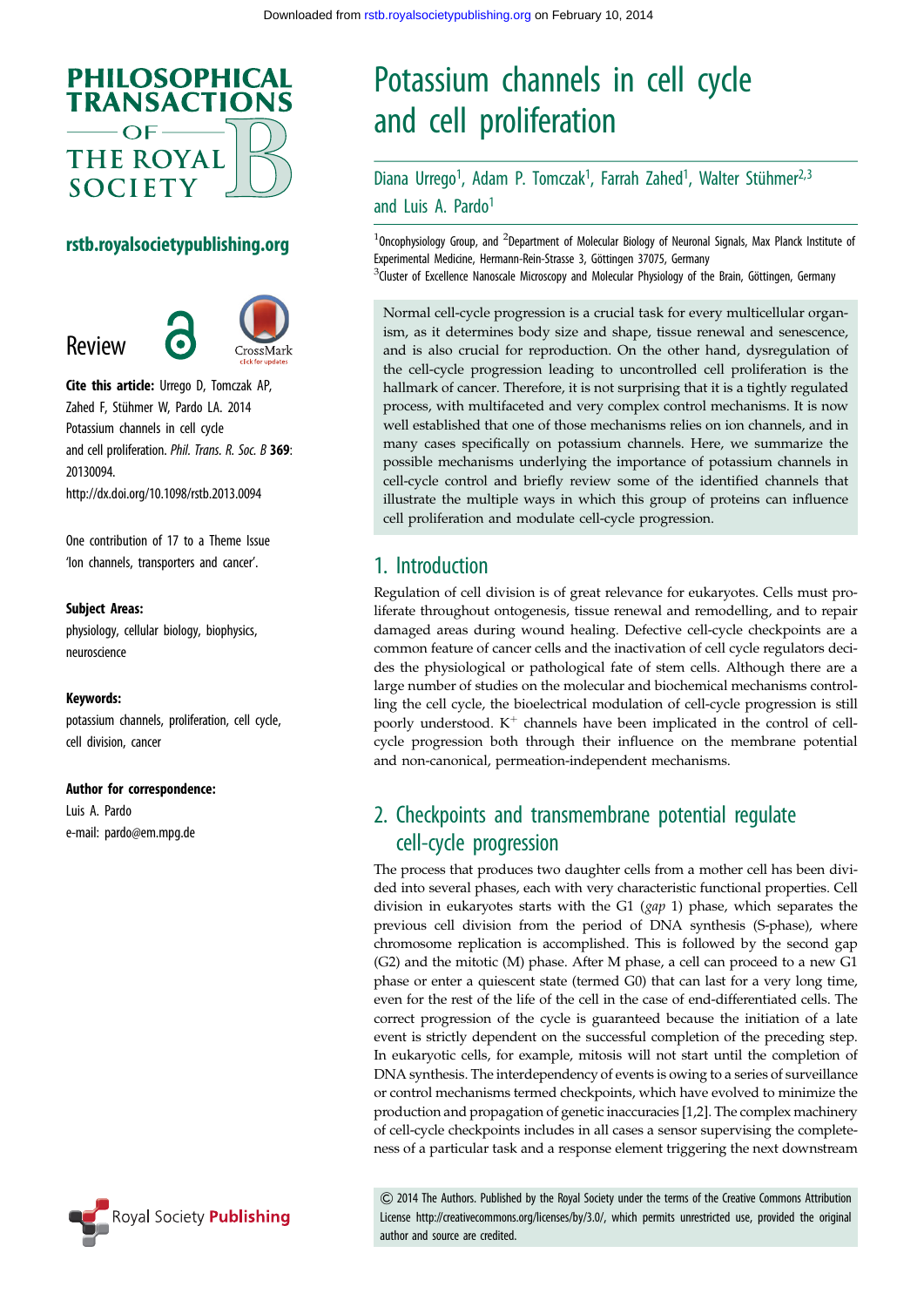

Figure 1. Complete block of DNA synthesis, measures as [<sup>3</sup>H]thymidine incorporation in cells with fixed hyperpolarized membrane potential. Reproduced from [[7](#page-6-0)] with permission. Open circles, control; black circles, manipulation of membrane potential.

event, which will be a process involved in the actual replication and segregation of the DNA. For instance, the downstream event at the onset of S phase is DNA synthesis, the downstream event at the onset of mitosis is the assembly of the spindle and the downstream event at the end of mitosis is chromosome segregation [\[3,4](#page-6-0)]. Thus, checkpoints are constitutive feedback control pathways safeguarding key cell-cycle transitions G1/S, G2/M and exit from mitosis [\[5\]](#page-6-0). The key components of the mechanisms coordinating the downstream events are cyclin/cyclin-dependent kinase (CDK) complexes, which need to be expressed in a timely fashion and/or activated to allow cell-cycle progression.

The transmembrane potential has been reported as a cellular bioelectric parameter that influences the progression through the cell cycle [\[6\]](#page-6-0). The concept came from the early experimental observation of a correlation between the resting membrane potential and the degree of mitotic activity [\[7](#page-6-0)]; forcing the membrane potential of Chinese hamster ovary cells to a fixed hyperpolarized value completely inhibited DNA synthesis measured as [<sup>3</sup>H]thymidine incorporation, while cycling was recovered upon release of the potential (figure 1). Cell types with a very hyperpolarized resting potential, such as muscle cells and neurons, typically show little or no mitotic activity. Inversely, it was reported in the early 1970s that ouabain-induced depolarization was followed by the initiation of DNA synthesis and subsequent mitosis in chick spinal cord neurons [[8,9\]](#page-6-0). Moreover, it has been shown that the membrane potential is not constant during progression through the cell cycle [\[10,11](#page-6-0)]. For example, the distribution of membrane potentials in cells from the breast cancer cell line MCF-7 is multimodal. The frequency of events at each maximum can be shifted when experimental treatments change the distribution of cells among the different phases of the cell cycle. The results of these experiments showed a pattern of positive correlation where the membrane potential hyperpolarizes during the G1/S transition, there is a significant contribution of depolarized cells towards G0/G1 and an enrichment in hyperpolarized cells towards G2/M transition [\[12](#page-6-0)].

# 3.  $K^+$  channels as important players in the cell cycle

If the membrane potential is not constant along the cell cycle, cell-cycle-dependent changes in membrane permeability are required [\(figure 2](#page-3-0)). Potassium conductance governs the resting membrane potential in both excitable and non-excitable cells.

In contrast to an action potential fired by a neuron, the potential changes along the cell cycle are much slower, gradual and smaller, and can be intuitively explained by modifications in the conductance that sets the resting membrane potential. Proliferation was one of the first identified aspects of cell physiology where potassium channels play a crucial role. The early observation that wide-spectrum potassium channel blockers inhibit proliferation [[13](#page-6-0)] has been repeatedly confirmed in many tissues and cell types (reviewed e.g. in [\[6\]](#page-6-0)). Many different potassium channels show cell-cycle-dependent variations of expression or activity [\[14](#page-6-0)–[17](#page-6-0)].

For instance, a large conductance, voltage-gated  $K^+$  channel is expressed in unfertilized mouse oocytes; in the first cell cycle of fertilized oocytes, the channel is active throughout M and G1 phases, and inactive during S and G2. Thus, changes in channel activity set the membrane potential along the cell cycle in the oocyte [[18\]](#page-6-0). Increasing evidence shows that voltage-gated potassium channels are required for proliferation and may also help to determine the final identity and morphology of the cell [[19](#page-6-0) –[22](#page-6-0)]. The results of experiments in lymphocytes where the inhibition of  $K^+$  channel activity induces a reversible cell-cycle arrest [[23](#page-6-0),[24\]](#page-6-0) or experiments where potassium channel blockers inhibit Schwann cell proliferation in a dose-dependent manner [[22,25,26](#page-6-0)] have been replicated in many systems and by many approaches; data from those experiments have been compiled already in several reviews (e.g. [[27](#page-6-0)-[31](#page-7-0)]).

Direct evidence for a change in ion channel composition in G1 phase was obtained from embryonic retinal cells, which express mainly two membrane conductances, delayed rectifier  $(I_K)$  and inward rectifier  $(I_{Kir})$  potassium currents [[32\]](#page-7-0). Daughters of the same parental cell examined during and after mitosis always expressed similar  $I_K$  and  $I_{Kir}$  densities. However, non-sibling cells showed quantitative and qualitative differences in  $I_K$  and  $I_{Kir}$  densities. The heterogeneity therefore arises after cells re-enter G1, because the density distribution of potassium channels at cytokinesis is shown to be symmetric in both daughter cells [\[33](#page-7-0)].

The mechanisms controlling ion channel densities along the cell cycle appear to be manifold. For example,  $K^+$  channel activity in mouse oocytes is at least partly independent of the nuclear cell-cycle clock, because channel activity continues to cycle in bisected embryos in the anucleate as well as the nucleate fragments [[34\]](#page-7-0). This suggests the active contribution of the cytoplasmic cell-cycle clock, which may involve changes induced by surface contractions and deformations before the cleavage of daughter cells on the channel activity [[34,35\]](#page-7-0).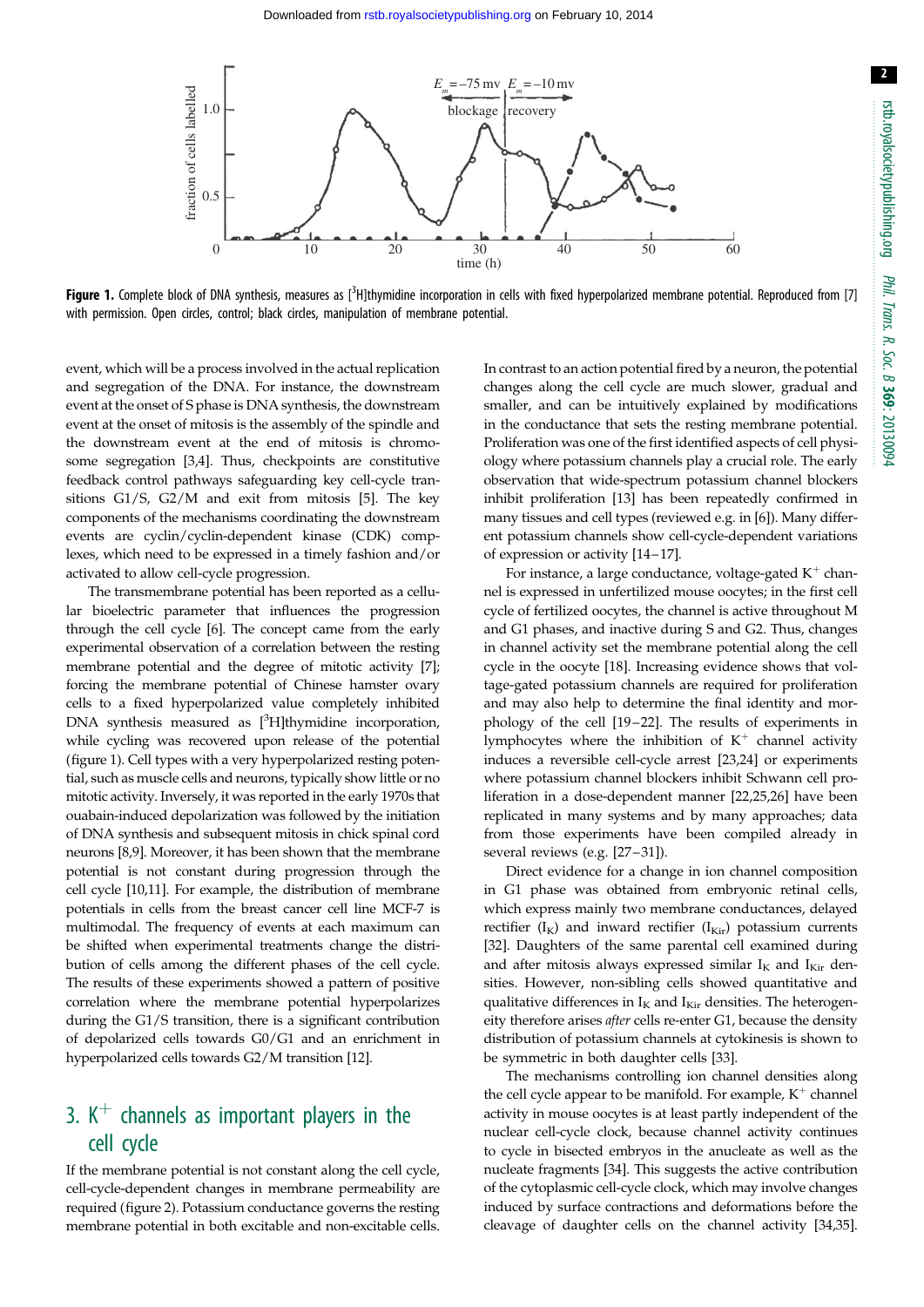3

<span id="page-3-0"></span>

Figure 2. Schematic of the behaviour of the membrane potential along the cell cycle. Different potassium channels show variations of expression or activity through the cell cycle, thus shifting the membrane potential towards hyperpolarized values, close to the equilibrium potential for potassium, at the border between G1 and S-phases.

Thus, potassium channels are proposed to be involved in the signal transduction elicited by cell-cycle checkpoints, and help to elicit cell responses in the cell-cycle machinery, integrating the nuclear clock and the cytoplasmic cell-cycle clock. Pointing towards this hypothesis, there have been reports where  $K^+$  channel blockers (TEA) and depolarizing agents (veratridine) inhibit cell proliferation in oligodendrocyte progenitors in cell culture and cerebellar tissue slices, inducing G1 arrest through accumulation of  $p27^{kip1}$  and  $p21^{CIP1}$ , two CDK inhibitors known to regulate cell proliferation [[36](#page-7-0),[37](#page-7-0)].

# 4. Importance of  $K^+$  channels relies on both ionic conduction and permeationindependent mechanisms

The participation of  $K^+$  channels in the control of cell cycle could be an early event in evolution. The pore structure and the selectivity filter have been conserved between the prokaryotic and eukaryotic  $K^+$  channels [[38](#page-7-0)], which suggests that they evolved very early. The importance of  $K^+$  channels in the cell-cycle progression can also be illustrated in plant cells, for which  $K^+$  is a major nutrient. BY-2 tobacco cells require an increase in the  $K^+$  concentration in order to re-enter the cell cycle. The elevated  $K^+$  concentration increases the turgor pressure, which is required for cell growth. This is achieved by the activity of the inward rectifier  $K^+$  uptake channels [\[39](#page-7-0)]. By contrast, mitosis requires a transient decrease in turgor pressure owing to  $K^+$  efflux channels. In what could be a reminiscence of this function, the role of  $K^+$  channels in homoeostatic cell volume regulation is well established, and they play a role in cell volume changes along the cell cycle [\[40,41](#page-7-0)]. For instance, in a subset of human medulloblastomas, a voltage-gated  $K^+$  channel (K<sub>V</sub>10.2) seems to be required for the completion of mitosis, because it participates in cell volume reduction prior to cytokinesis [[21\]](#page-6-0).

 $K^+$  channels also provide the driving force required for  $Ca<sup>2+</sup>$  to enter the cell by shifting the membrane potential towards negative values.  $Ca^{2+}$  is an important mediator of intracellular signals implicated in the control of proliferation among other crucial processes in cell physiology, and by keeping the membrane potential at hyperpolarized values,  $K^+$ channels ensure efficient  $Ca^{2+}$  entry into the cell [\[42](#page-7-0)–[45](#page-7-0)].

Still, regardless of whether the potassium gradient is used to generate driving force for  $Ca^{2+}$  or to change the cell volume, we traditionally tend to define the potassium current as the only effector, and ignore possible additional actions of the ion channel molecule itself. If only  $K^+$  flow was required, essentially any potassium channel expressed at the right moment would be able to affect cell-cycle progression. Experimental observations using either siRNA knockdown or specific blockers, for example antibodies, have repeatedly shown, however, that a specific potassium channel can be important for proliferation (e.g. [\[46](#page-7-0)–[50](#page-7-0)]). This would indicate a permeation-independent, non-canonical mechanism that could involve protein–protein interactions, dependent or independent of the conformational changes of the channel mediated by voltage. Non-canonical functions [[51\]](#page-7-0) have been described for at least the Drosophila eag channel [[52](#page-7-0)], its mam-malian orthologue K<sub>V</sub>10.1 [[53](#page-7-0)], K<sub>V</sub>1.3 [\[54](#page-7-0)] and K<sub>Ca</sub>3.1 [[55\]](#page-7-0), which are still able influence cell proliferation in the absence of  $K^+$  permeation. Moreover, an alternatively spliced form of Drosophila eag that lacks the transmembrane regions, and therefore is not even a bona fide potassium channel has also been reported to influence intracellular signalling and alter cell morphology in the background of PKA/PKC activation [\[56](#page-7-0)].

In more general terms, the fact that more than 70 genes encode  $K^+$  channels suggests an exquisite distribution of functions among specific molecular entities, rather than a homogeneous function for all potassium channels. Along these lines, the variability of  $K^+$  channels is further increased by the formation of heteromultimers, the influence of accessory subunits and a large number of post-translational modifications, such as glycosylation [[57\]](#page-7-0), phosphorylation [[58\]](#page-7-0) and sumoylation [\[59](#page-7-0)]. There is substantial evidence that several  $K^+$  channels play a role in cell cycle and proliferation by means of both permeation-related and unrelated mechanisms ([figure 3](#page-4-0)). Below, we describe some of them in more detail.

## 5.  $K_v$ 1.3

K<sub>V</sub>1.3 (together with K<sub>Ca</sub>3.1) was probably the first case showing the involvement of  $K^+$  channels in cell proliferation [[13,](#page-6-0)[60\]](#page-7-0). In a very early report on T lymphocytes, mitogenesis induced by phytohaemagglutinin caused  $K^+$  channels to open more rapidly and at more negative membrane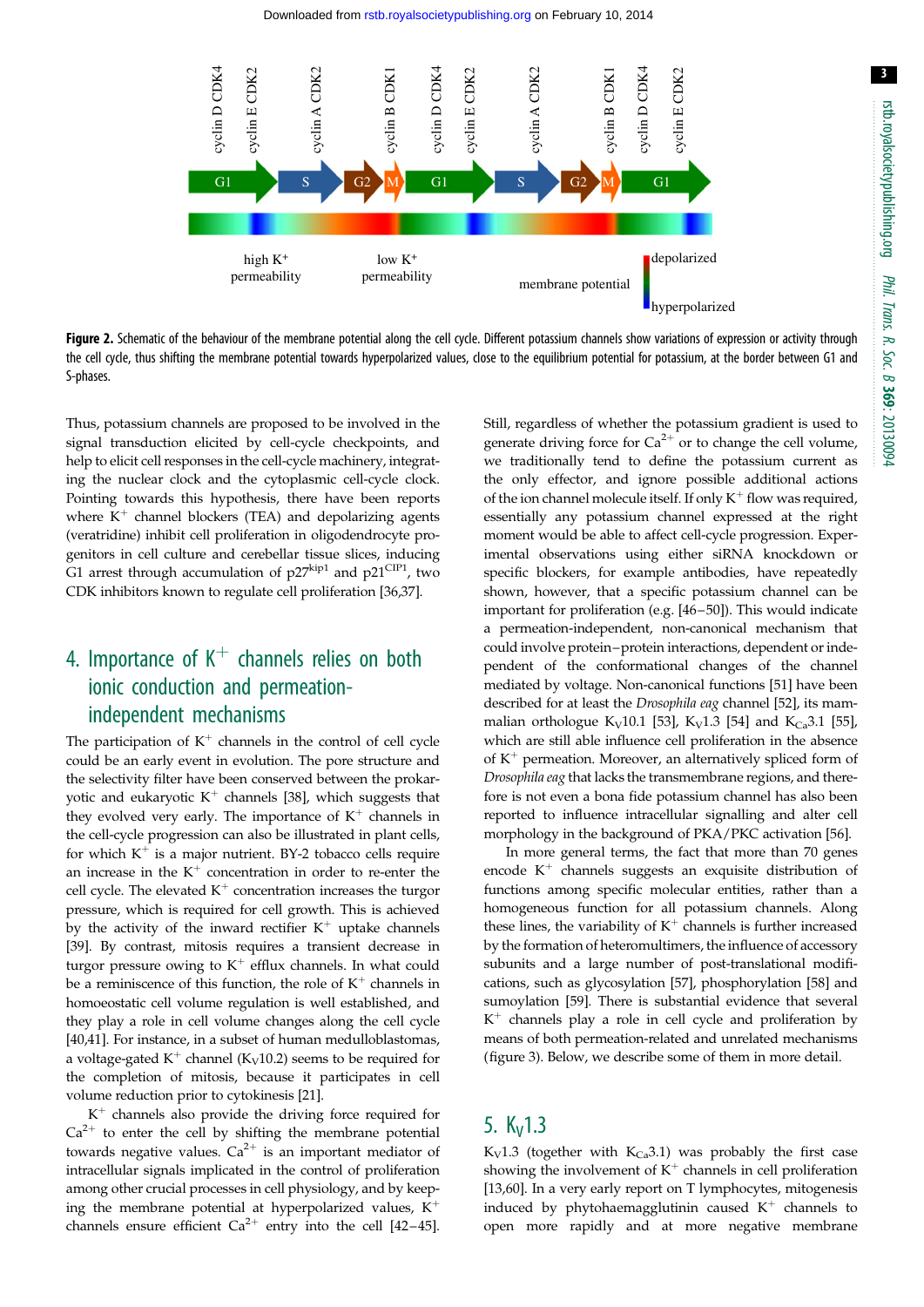4

<span id="page-4-0"></span>

Figure 3. K<sup>+</sup> channels influence cell-cycle progression through permeation-related and non-canonical mechanisms. The former include cell volume regulation, modulation of membrane potential and generation of driving for Ca<sup>2+</sup>, while the latter rely on protein–protein interactions. K<sup>+</sup> channel expression or function can in turn be regulated by progression through the cell cycle.

potentials, suggesting that they may play a role in mitogen-esis [\[13](#page-6-0)].  $K_V1.3$  blockade was shown to suppress T-cell activation and  $Ca^{2+}$  signalling in human T cells owing to membrane depolarization, resulting in a reduced driving force for  $Ca^{2+}$  entry and impairment of activation by agents inducing mitogenesis [[61,62](#page-7-0)].  $K_V1.3$  can act in conjunction with  $K_{\text{Ca}}$ 3.1, which is a Ca<sup>2+</sup>-dependent K<sup>+</sup> channel activated by  $Ca^{2+}$ –calmodulin [[63\]](#page-7-0). K<sub>V</sub>1.3 and K<sub>Ca</sub>3.1 have been found to cluster at the immunological synapse following contact with an antigen-presenting cell [[60\]](#page-7-0). Together,  $K_V1.3$  and  $K_{Ca}$ 3.1 modulate calcium-dependent cellular processes in immune cells, such as T-cell activation and proliferation [\[43](#page-7-0),[64\]](#page-7-0).  $K_{Ca}$ 3.1 has also been implicated in the control of cell proliferation in rat mesenchymal stem cells, vascular smooth muscle cells (VSMCs), hepatocellular carcinoma cells as well as endometrial and prostate cancer cells [\[45](#page-7-0),[46,65](#page-7-0)–[68](#page-8-0)], although in glioma cells  $K_{Ca}$ 3.1 knockdown abolished the current but did not affect proliferation [\[69](#page-8-0)]. As  $K_{Ca}$ 3.1 seems to play a crucial role in glioma cell migration [\[70](#page-8-0) –[75\]](#page-8-0), it might be difficult to dissect both properties and the results can depend very strongly on the methods used to determine proliferation.

 $K_V1.3$  has also been implicated in the control of the cell cycle in many other cell types, such active microglia cells [\[76,77](#page-8-0)], proliferating oligodendrocyte progenitors during G1/S transition [\[37](#page-7-0)] and macrophages [[78](#page-8-0)–[80](#page-8-0)]. In human endothelial cells, vascular endothelial growth factor induces a  $K_V1.3$ -dependent hyperpolarization that results in an increased  $Ca^{2+}$  entry, which is responsible for the effects on proliferation [[81,82\]](#page-8-0). It has been shown that the contractile activity of VSMCs controlling blood flow changes during the course of several vascular disorders and the cells acquire a pro-liferative and migratory phenotype [[83\]](#page-8-0).  $K_V1.3$  functional expression is associated with the proliferative phenotype, because the blockade of the channel induces a significant inhibition of cell proliferation [\[81,84,85](#page-8-0)]. Switching from contractile to proliferative phenotype is thus associated with changes in ion channel activity. However, one study suggests

 $K_V$ 1.3 increases VSMC proliferation by voltage-dependent conformational changes of the channel that activate intracellular signalling pathways, rather than by ionic conduction [\[54\]](#page-7-0).

## 6.  $K_v$ 11.1

The voltage-sensitive human ether  $\hat{a}$  go-go-related gene (hERG,  $K_V$ 11.1) [\[86](#page-8-0)] potassium channels have emerged as regulators of both proliferation and survival in cancer cells.  $K_V$ 11.1 (encoded by  $KCMH2$ ) channel expression in normal adult human tissue is abundant in heart, brain, myometrium, pancreas and haematopoietic progenitors  $[87-90]$  $[87-90]$  $[87-90]$  $[87-90]$  $[87-90]$ . K<sub>V</sub>11.1 expression has been reported in many cancer types as well as cancer cell lines of different lineages, be it epithelial, leukemic, connective or neuronal [[89](#page-8-0) –[91](#page-8-0)] Various studies have demonstrated this expression to be largely confined to neoplastic cells both in solid and haematological malignancies, when compared with neighbouring normal tissues or normal bone marrow samples [\[90](#page-8-0) –[94](#page-8-0)]. Studies over the past decade have also shown its expression to be preferential to the cancer stem cells especially in leukaemia when compared with normal haematopoietic stem cells [\[90](#page-8-0),[94\]](#page-8-0).  $K_V$ 11.1 expression has also been linked to higher grade and worse prognosis, both in the case of solid as well as haema-tological malignancies [\[89,91](#page-8-0)-[94\]](#page-8-0).  $K_V$ 11.1 expression is not an epiphenomenon of cancer cells and rather plays a relevant role in their proliferative capacity, for both haematological as well as solid tumours [\[49](#page-7-0)[,90](#page-8-0) –[98\]](#page-8-0). Studies by various groups on  $K_V$ 11.1 inhibition in cell lines derived from solid tumours or leukaemias have shown a clear reduction in proliferation [[49,](#page-7-0)[90](#page-8-0)-[99](#page-8-0)]. The reduction in cell proliferation has been explained by either increase in apoptosis or an arrest at the G0/G1 phase of cell cycle [\[49](#page-7-0),[90](#page-8-0)-[99\]](#page-8-0). Nevertheless, the anti-tumour effects of blockers of  $K_V11.1$  appear to act through a reduction in cell proliferation [[49,](#page-7-0)[82,98,99](#page-8-0)]. Some studies have implicated the two isoforms of hERG (hERG1a and hERG1b) to play a vital role not only in cell proliferation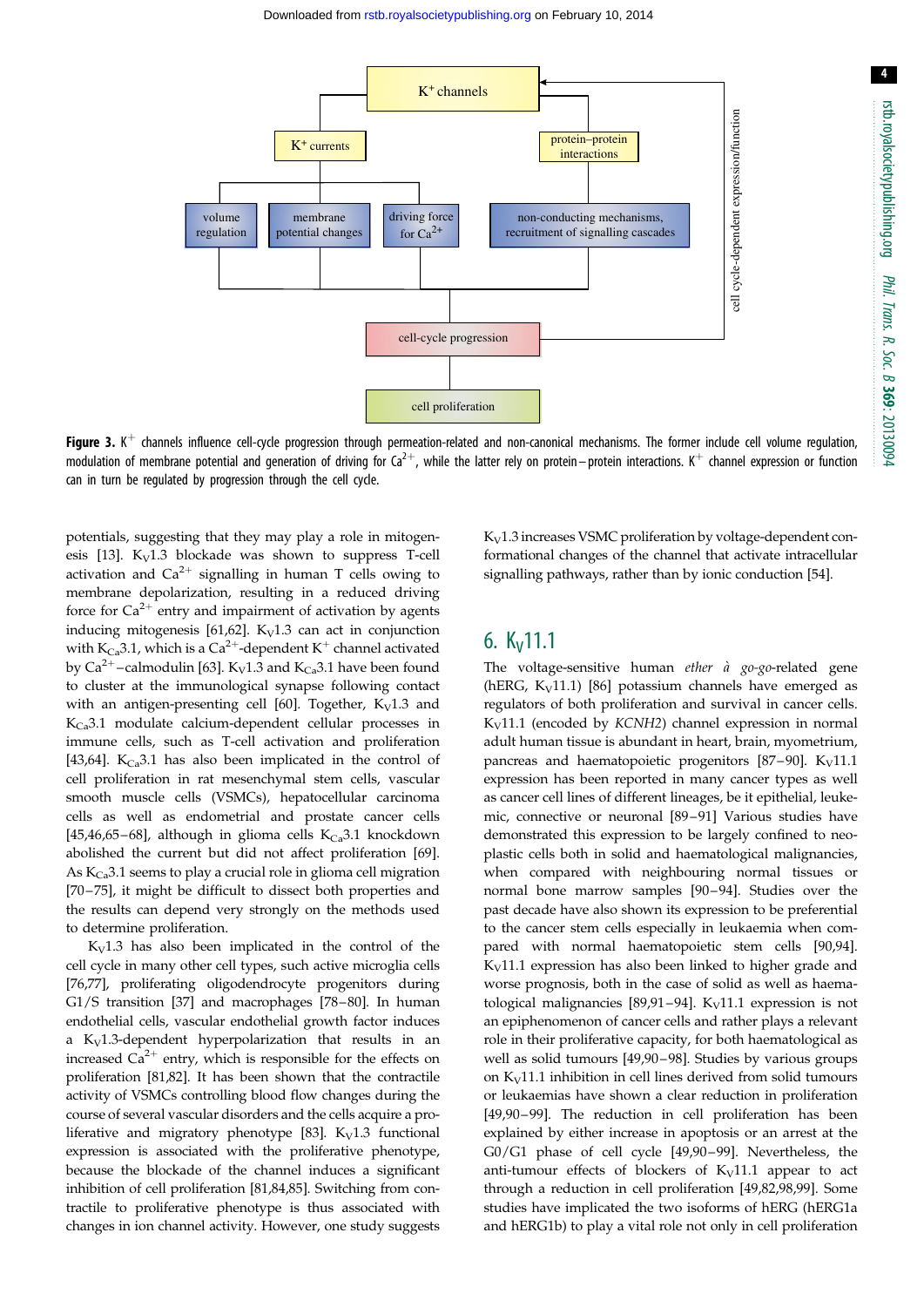by affecting different phases of cell cycle but also in the channel kinetics and current amplitude [\[100\]](#page-8-0). Both isoforms have been shown to coexist, but hERG1b expression is more prominent in the S phase of the cell cycle and hERG1a expression in the G1 phase. Modulation of these expression patterns affects the cell proliferation [\[95](#page-8-0)]. Co-assembly of hERG1a with hERG1b results in increased availability of channels on the plasma membrane and a larger current flow when compared with homomeric forms of the channel [[100](#page-8-0)]. Further insight into the hERG isoforms and its role in cancer is needed to conclusively designate hERG as a therapeutic target.

### $7. K<sub>V</sub>$ 10.1

 $K_V$ 10.1 (Eag1, encoded by  $KCNH1$ ) is one of the best-studied ion channels in the context of cancer. Its oncogenic potential was first described in 1999 with the discovery that the inhibition of  $K_V10.1$  expression reduces proliferation of sev-eral somatic cancer cell lines [\[101\]](#page-8-0).  $K_V$ 10.1 overexpression, in turn, increases cell proliferation and can confer a transformed phenotype. In the same study, our laboratory also reported that  $K_V10.1$  is undetectable in healthy tissues outside the brain and favours xenograft tumour progression in immunodeficient mice in vivo. Along these lines,  $K_V10.1$  has also been detected in approximately 70% of human tumour biopsies of diverse origin [\[102](#page-8-0)-[113\]](#page-9-0). Its widespread presence in clinical samples, together with the fact that the physiological expression of  $K_V10.1$  is confined to the brain (with the exception of a few restricted cell populations [\[111\]](#page-9-0)), aroused a lot of interest in the channel owing to its potential therapeutic and diagnostic applications. It had been assumed that  $K_V10.1$  is present only in solid tumours but recent research has revealed its presence in leukaemias, correlating with a poor prognosis [\[107\]](#page-9-0).  $K_V$ 10.1 expression also correlates with poor prognosis for patients of ovarian [\[106\]](#page-9-0), gastric [\[112\]](#page-9-0) and colon cancer [[114](#page-9-0)], and with lymph node metastasis in gastric cancer and head and neck squamous cell carcinoma, where it also correlates with the disease stage [\[105\]](#page-8-0). Moreover, a number of studies have supported the observation that  $K_V10.1$  blockage or knockdown decreases the proliferation of many cancer cell lines and in vivo tumour models [\[53](#page-7-0),[107,115](#page-9-0),[116](#page-9-0)]. An interesting exception here is glioblastoma, where the levels of  $K_V10.1$  are lower than that in healthy brain tissue [\[109](#page-9-0)], while further silencing of channel expression increases the responsiveness to interferon gamma treatment [[117](#page-9-0)]. Although it is probably not the only relevant localization of  $K_V10.1$  [\[118](#page-9-0)], it is also worth mentioning here that membrane localization makes  $K_V10.1$  an attractive target for therapy, as it is easily accessible from the extracellular side. In order to selectively induce apoptosis in cancer cells, an anti-  $K_V10.1$  antibody has been coupled to TNF-related apoptosis-inducing ligand, and this strategy has been successfully tested in vitro [[119](#page-9-0)].

The mechanisms of how  $K_V10.1$  is able to increase cell proliferation and favour tumour progression remain elusive. Ion permeation does not seem to be a necessary condition for either of the above, as non-conducting mutants retain the ability to influence proliferation and tumourigenesis [\[52](#page-7-0),[53\]](#page-7-0). By implication, the advantage  $K_V$ 10.1 expression confers is independent of the 'classical' contributions of  $K^+$ channels to proliferation: regulating cell volume, maintaining the driving force for  $Ca^{2+}$  and G1/S hyperpolarization. As

we already indicated earlier, this is less surprising than it may appear, because if the features associated with  $K^+$  permeation were enough to render a transformed phenotype, many more  $K^+$  channels would be oncogenic. Moreover, the loss of ionic conductances can often be compensated for by other channels, which also does not fit into the picture where removing a particular conductance drastically reduces proliferation in so many cancer cell lines, as well as tumourigenesis in vivo. In contrast to ion permeation, voltage-dependent conformations may be crucial for  $K_V10.1$  to support proliferation, as the non-conducting mutants that have a preference for the open conformation fail to influence proliferation [[52\]](#page-7-0). It is important to note that channel blockers could reduce proliferation not only by inhibiting permeation, but also by trapping the channel in a particular conformation. Hegle and co-workers also described an increase in p38-MAP kinase activity in non-cancer cells transfected with  $K_V10.1$ , and abolishing the effect of  $K_V10.1$  on cell proliferation by p-38<sup>MAPK</sup> inhibition. Interestingly, modulation of  $K_V$ 10.1 expression levels by p-38<sup>MAPK</sup> pathway has been described in MG-63 cells from osteosarcoma [[102](#page-8-0)], so the relation between the channel and p-38MAPK signalling needs further clarification. Another non-conducting function of  $K_V10.1$  is an increase in hypoxia resistance by boosting HIF-1 levels and VEGF secretion, eventually leading to better tumour vascularization [\[53](#page-7-0)]. Nevertheless, the mechanisms described above remain insufficient to explain the benefit  $K_V$ 10.1 expression brings to the proliferation of so many different cancer cell lines.

Finally, in some models,  $K_V10.1$  appears to be regulated by cell cycle. Inducing the G2/M transition by progesterone in Xenopus oocytes heterologously expressing  $K_V$ 10.1 causes a reduction in current [[17\]](#page-6-0). This reduction is dependent on the mitosis-promoting factor (MPF, a complex of cyclin B and  $p34^{cdc2}$ ) and obeys a voltage-dependent block by intracellular  $Na<sup>+</sup>$  [[16\]](#page-6-0). MPF induces an increase in selectivity during the M phase [[120](#page-9-0)] that results in block by  $Na^+$ , which leads to a rectification of the current–voltage relation. The resulting net loss of  $K^+$  conductance at G2/M transition may be a way to achieve membrane depolarization associated with mitosis. Cell-cycle regulation of  $K_V10.1$  has also been studied in MCF-7 breast cancer cells. Synchronization of these cells in G0/G1 by serum starvation leads to an increase in Eag1 mRNA expression compared with unsynchronized controls, with a further increase during the progression through G1 and a decrease in the S-phase [\[121\]](#page-9-0). At the functional level, this is accompanied by an increase in outwardrectifier  $K^+$  current that hyperpolarizes the membrane towards the S-phase [\[121\]](#page-9-0). Both  $K_V10.1$  mRNA and  $K_V10.1$ mediated current in MCF-7 cells can also be increased by stimulation with insulin-like growth factor 1 (IGF-1) via the PI3 K/Akt pathway, suggesting that the progression through G1 to S triggered by IGF-1 can partially be owing to its effect on  $K_V10.1$  [[122](#page-9-0)]. Defective checkpoint control between G1 and S-phase can also result in  $K_V10.1$  upregulation. In SH-SY5Y neuroblastoma cells,  $K_V10.1$  expression is regulated by the p53/mir34/E2F1 pathway [\[123\]](#page-9-0). Additionally, keratinocytes immortalized with human papilloma virus oncogenes E6 and E7 targeting p53 and Retinoblastoma protein (pRb) start to transcribe  $K_V$ 10.1 mRNA [[124](#page-9-0)]. One can thus expect that p53 or pRb/E2F pathway inhibition or malfunctions, which are very common in cancer, can give rise to higher  $K_V10.1$  expression levels. However, further research is

5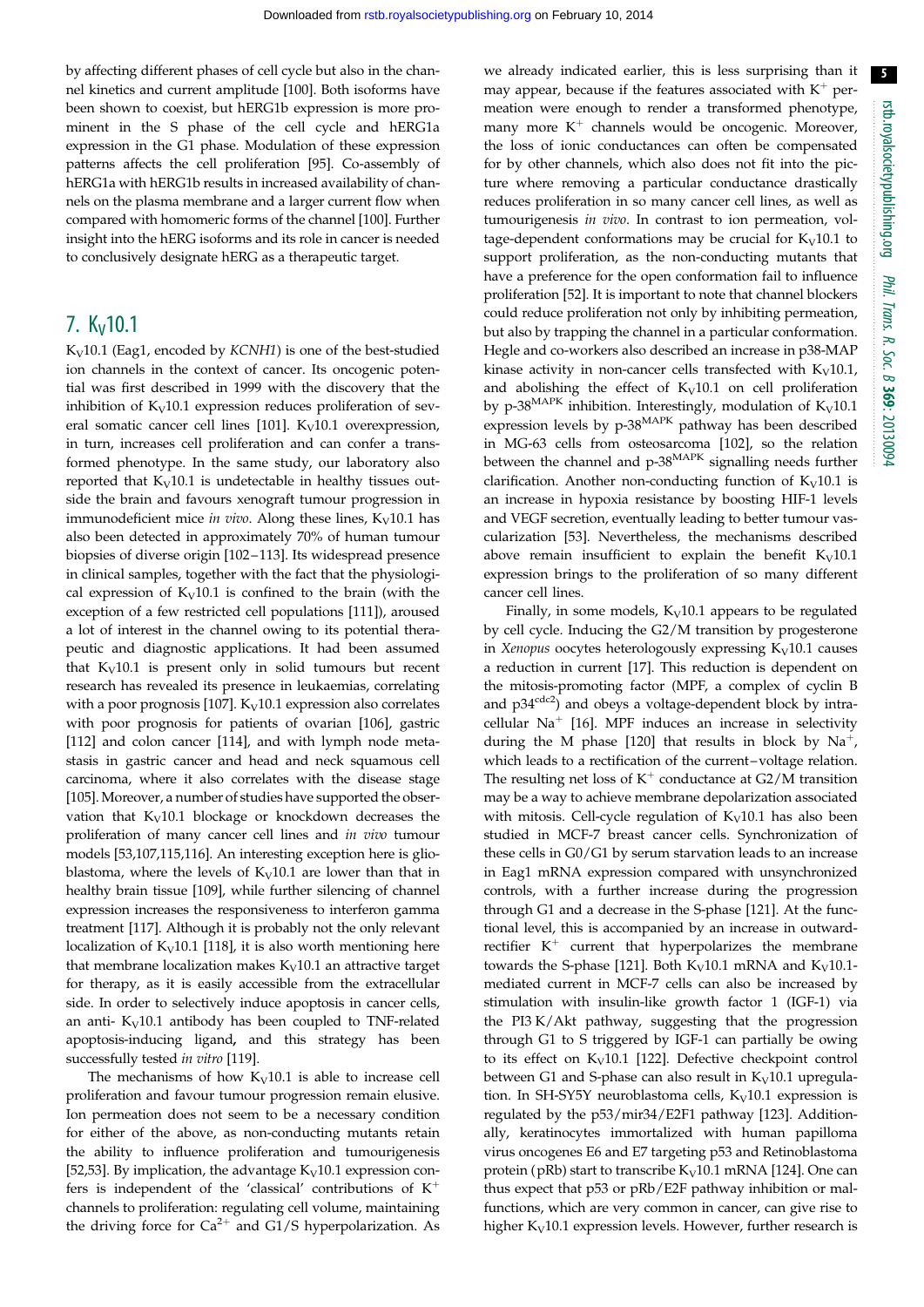6

<span id="page-6-0"></span>needed to establish that  $K_V10.1$  expression is cell-cycle dependent and to elucidate the effect(s) of the channel on cell-cycle progression.

### 8. Conclusion

Progression through the cell cycle is guarded by several checkpoint control pathways that have the ability to delay or stop further events, such as DNA synthesis or assembly of the mitotic spindle, before commitment into cell division. In accordance with the experimental data compiled in this review, there can be little doubt that  $K^+$  channels play an active role in cell-cycle progression. On the other hand, their expression or function can be regulated by the cell cycle. Therefore,  $K^+$  channels could also be viewed as effectors of the checkpoint machinery. As molecular machines that enable the passage of  $K^+$  ions through the membrane, they

**References** 

- 1. Hartwell LH, Culotti J, Pringle JR, Reid BJ. 1974 Genetic control of the cell division cycle in yeast. Science 183, 46 – 51. ([doi:10.1126/science.183.](http://dx.doi.org/10.1126/science.183.4120.46) [4120.46](http://dx.doi.org/10.1126/science.183.4120.46))
- 2. Hartwell LH, Weinert TA. 1989 Checkpoints: controls that ensure the order of cell cycle events. Science 246, 629– 634. [\(doi:10.1126/science.2683079\)](http://dx.doi.org/10.1126/science.2683079)
- 3. Murray AW. 1992 Creative blocks: cell-cycle checkpoints and feedback controls. Nature 359, 599– 604. ([doi:10.1038/359599a0\)](http://dx.doi.org/10.1038/359599a0)
- 4. Foster DA, Yellen P, Xu L, Saqcena M. 2010 Regulation of G1 cell cycle progression: distinguishing the restriction point from a nutrientsensing cell growth checkpoint(s). Genes Cancer 1, 1124 – 1131. [\(doi:10.1177/1947601910392989\)](http://dx.doi.org/10.1177/1947601910392989)
- 5. Rieder CL. 2011 Mitosis in vertebrates: the G2/M and M/A transitions and their associated checkpoints. Chromosome Res. 19, 291– 306. [\(doi:10.1007/s10577-010-9178-z](http://dx.doi.org/10.1007/s10577-010-9178-z))
- 6. Blackiston DJ, McLaughlin KA, Levin M. 2009 Bioelectric controls of cell proliferation: ion channels, membrane voltage and the cell cycle. Cell cycle 8, 3519 – 3528. [\(doi:10.4161/cc.8.](http://dx.doi.org/10.4161/cc.8.21.9888) [21.9888](http://dx.doi.org/10.4161/cc.8.21.9888))
- 7. Cone Jr CD. 1971 Unified theory on the basic mechanism of normal mitotic control and oncogenesis. J. Theor. Biol. 30, 151– 181. ([doi:10.](http://dx.doi.org/10.1016/0022-5193(71)90042-7) [1016/0022-5193\(71\)90042-7](http://dx.doi.org/10.1016/0022-5193(71)90042-7))
- 8. Stillwell EF, Cone CM, Cone Jr CD. 1973 Stimulation of DNA synthesis in CNS neurones by sustained depolarisation. Nat. New Biol. 246, 110-111. [\(doi:10.1038/newbio246110a0\)](http://dx.doi.org/10.1038/newbio246110a0)
- 9. Cone Jr CD, Cone CM. 1976 Induction of mitosis in mature neurons in central nervous system by sustained depolarization. Science 192, 155 - 158. [\(doi:10.1126/science.56781\)](http://dx.doi.org/10.1126/science.56781)
- 10. Boonstra J, Mummery CL, Tertoolen LG, Van Der Saag PT, De Laat SW. 1981 Cation transport and growth regulation in neuroblastoma cells: modulations of  $K^+$  transport and electrical

membrane properties during the cell cycle. J. Cell. Physiol. **107**, 75 – 83. ([doi:10.1002/jcp.1041070110\)](http://dx.doi.org/10.1002/jcp.1041070110)

- 11. Sachs HG, Stambrook PJ, Ebert JD. 1974 Changes in membrane potential during the cell cycle. Exp. Cell Res. 83, 362– 366. [\(doi:10.1016/0014-4827\(74\)](http://dx.doi.org/10.1016/0014-4827(74)90350-4) [90350-4\)](http://dx.doi.org/10.1016/0014-4827(74)90350-4)
- 12. Wonderlin WF, Woodfork KA, Strobl JS. 1995 Changes in membrane potential during the progression of MCF-7 human mammary tumor cells through the cell cycle. J. Cell. Physiol. 165, 177 – 185. [\(doi:10.1002/jcp.1041650121](http://dx.doi.org/10.1002/jcp.1041650121))
- 13. DeCoursey TE, Chandy KG, Gupta S, Cahalan MD. 1984 Voltage-gated  $K^+$  channels in human T lymphocytes: a role in mitogenesis? Nature 307, 465 – 468. [\(doi:10.1038/307465a0\)](http://dx.doi.org/10.1038/307465a0)
- 14. Takahashi A, Yamaguchi H, Miyamoto H. 1993 Change in  $K^+$  current of HeLa cells with progression of the cell cycle studied by patch-clamp technique. Am. J. Physiol. 265. C328– C336.
- 15. Arcangeli A, Bianchi L, Becchetti A, Faravelli L, Coronnello M, Mini E, Olivotto M, Wanke E. 1995 A novel inward-rectifying  $K^+$  current with a cellcycle dependence governs the resting potential of mammalian neuroblastoma cells. J. Physiol. Lond. 489, 455 – 471.
- 16. Pardo LA, Bruggemann A, Camacho J, Stuhmer W. 1998 Cell cycle-related changes in the conducting properties of r-eag  $K^+$  channels. J. Cell Biol. 143, 767 – 775. [\(doi:10.1083/jcb.143.3.767](http://dx.doi.org/10.1083/jcb.143.3.767))
- 17. Bruggemann A, Stuhmer W, Pardo LA. 1997 Mitosis-promoting factor-mediated suppression of a cloned delayed rectifier potassium channel expressed in Xenopus oocytes. Proc. Natl Acad. Sci. USA 94, 537 – 542. [\(doi:10.1073/pnas.94.2.537\)](http://dx.doi.org/10.1073/pnas.94.2.537)
- 18. Day ML, Pickering SJ, Johnson MH, Cook DI. 1993 Cell-cycle control of a large-conductance  $K^+$ channel in mouse early embryos. Nature 365, 560 – 562. [\(doi:10.1038/365560a0\)](http://dx.doi.org/10.1038/365560a0)
- 19. Becchetti A. 2011 Ion channels and transporters in cancer. 1. Ion channels and cell proliferation in

can regulate cell volume, provide driving force for  $Ca^{2+}$ entry, hyperpolarize the cell at the G1/S transition and depolarize it towards mitosis. Additionally, non-canonical, permeation-independent mechanisms may be involved, where  $K^+$  channels recruit or modulate signalling cascades via protein–protein interactions. It is tempting to assume that signalling cascades activated by such interactions could link the nuclear clock control with its cytoplasmic counterpart.

Unfortunately, to date we have only a rough estimate of how membrane potential changes along the cell cycle. Moreover, very little is known about the non-conducting functions of  $K^+$  channels. Which signalling cascades can they modify? How do they interact with other proteins? There are also more general questions that remain unanswered. How exactly does membrane potential affect the cell-cycle machinery? Further research on  $K^+$  channels in cell cycle and proliferation will give us better understanding of these fundamental processes and may have therapeutic implications.

> cancer. Am. J. Physiol. Cell Physiol. 301, C255– C265. ([doi:10.1152/ajpcell.00047.2011\)](http://dx.doi.org/10.1152/ajpcell.00047.2011)

- 20. Wonderlin WF, Strobl JS. 1996 Potassium channels, proliferation and G1 progression. J. Membr. Biol. 154, 91– 107. ([doi:10.1007/s002329900135](http://dx.doi.org/10.1007/s002329900135))
- 21. Huang X et al. 2012 Voltage-gated potassium channel EAG2 controls mitotic entry and tumor growth in medulloblastoma via regulating cell volume dynamics. Genes Dev. 26, 1780 - 1796. ([doi:10.1101/gad.193789.112\)](http://dx.doi.org/10.1101/gad.193789.112)
- 22. Chiu SY, Wilson GF. 1989 The role of potassium channels in Schwann cell proliferation in Wallerian degeneration of explant rabbit sciatic nerves. J. Physiol. 408, 199– 222.
- 23. Chandy KG, DeCoursey TE, Cahalan MD, McLaughlin C, Gupta S. 1984 Voltage-gated potassium channels are required for human T lymphocyte activation. J. Exp. Med. 160, 369– 385. [\(doi:10.1084/jem.](http://dx.doi.org/10.1084/jem.160.2.369) [160.2.369\)](http://dx.doi.org/10.1084/jem.160.2.369)
- 24. Amigorena S, Choquet D, Teillaud JL, Korn H, Fridman WH. 1990 Ion channel blockers inhibit B cell activation at a precise stage of the G1 phase of the cell cycle. Possible involvement of  $K^+$  channels. J. Immunol. 144, 2038 – 2045.
- 25. Wilson GF, Chiu SY. 1993 Mitogenic factors regulate ion channels in Schwann cells cultured from newborn rat sciatic nerve. J. Physiol. 470, 501 – 520.
- 26. Fieber LA, Gonzalez DM, Wallace MR, Muir D. 2003 Delayed rectifier K currents in NF1 Schwann cells. Pharmacological block inhibits proliferation. Neurobiol. Dis. 13, 136– 146. [\(doi:10.1016/S0969-](http://dx.doi.org/10.1016/S0969-9961(03)00031-7) [9961\(03\)00031-7](http://dx.doi.org/10.1016/S0969-9961(03)00031-7))
- 27. Prevarskaya N, Skryma R, Bidaux G, Flourakis M, Shuba Y. 2007 Ion channels in death and differentiation of prostate cancer cells. Cell Death Differ. 14, 1295– 1304. [\(doi:10.1038/sj.cdd.](http://dx.doi.org/10.1038/sj.cdd.4402162) [4402162](http://dx.doi.org/10.1038/sj.cdd.4402162))
- 28. Villalonga N, Ferreres JC, Argiles JM, Condom E, Felipe A. 2007 Potassium channels are a new target field in anticancer drug design. Recent Patents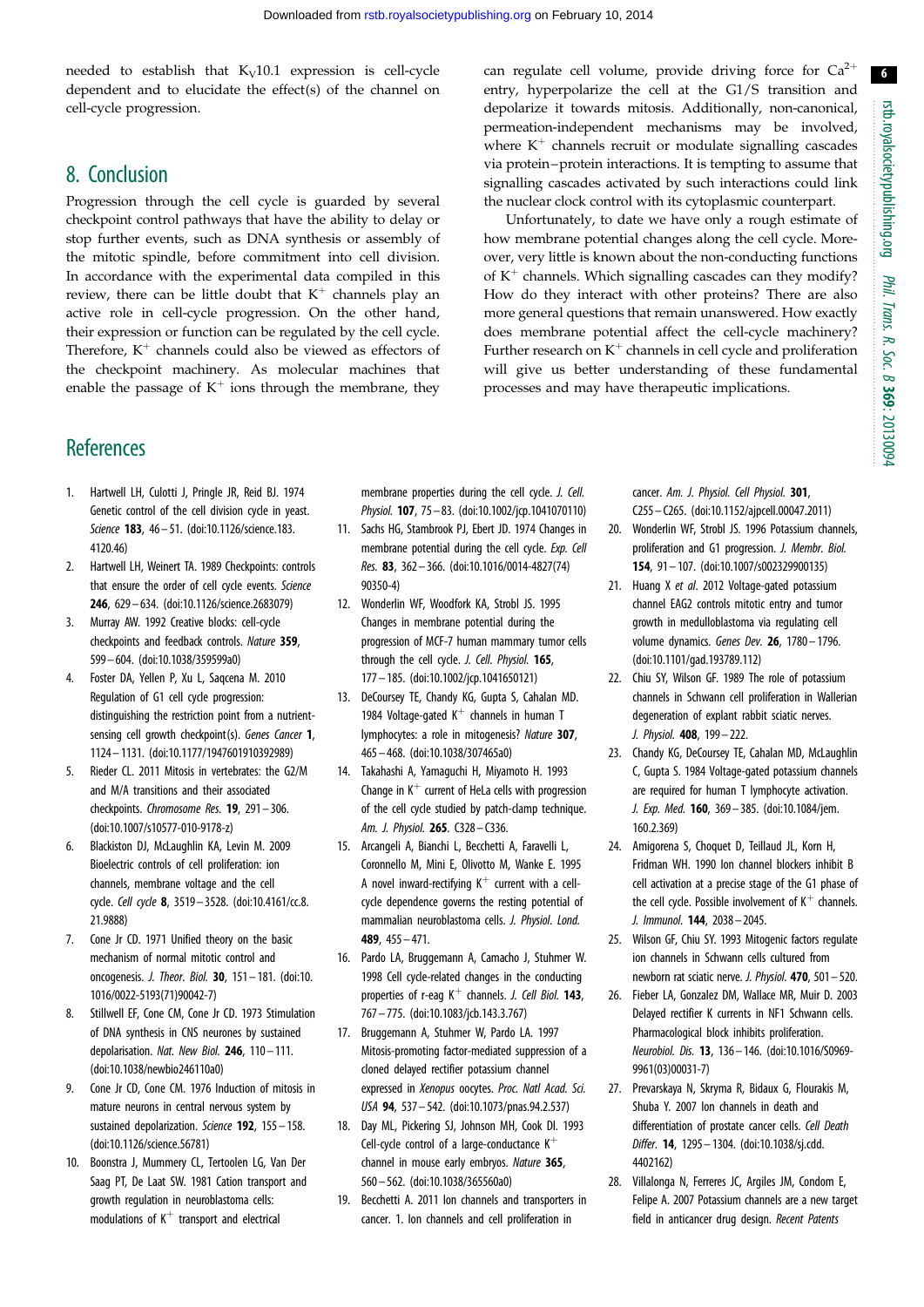<span id="page-7-0"></span>Anticancer Drug Disc. 2, 212– 223. [\(doi:10.2174/](http://dx.doi.org/10.2174/157489207782497181) [157489207782497181\)](http://dx.doi.org/10.2174/157489207782497181)

- 29. Arcangeli A, Crociani O, Lastraioli E, Masi A, Pillozzi S, Becchetti A. 2009 Targeting ion channels in cancer: a novel frontier in antineoplastic therapy. Curr. Med. Chem. 16, 66 – 93. ([doi:10.2174/](http://dx.doi.org/10.2174/092986709787002835) [092986709787002835\)](http://dx.doi.org/10.2174/092986709787002835)
- 30. Arcangeli A, Pillozzi S, Becchetti A. 2012 Targeting ion channels in leukemias: a new challenge for treatment. Curr. Med. Chem. 19, 683– 696. ([doi:10.](http://dx.doi.org/10.2174/092986712798992093) [2174/092986712798992093\)](http://dx.doi.org/10.2174/092986712798992093)
- 31. Huber SM. 2013 Oncochannels. Cell Calcium 53, 241– 255. ([doi:10.1016/j.ceca.2013.01.001\)](http://dx.doi.org/10.1016/j.ceca.2013.01.001)
- 32. Lenzi D, Radke K, Wilson M. 1991 Clonal cells from embryonic retinal cell lines express qualitative electrophysiological differences. J. Neurobiol. 22, 823– 836. ([doi:10.1002/neu.480220804](http://dx.doi.org/10.1002/neu.480220804))
- 33. Lenzi D, Radke K, Wilson M. 1993 Symmetrical segregation of potassium channels at cytokinesis. J. Neurobiol. 24, 675 – 686. [\(doi:10.1002/neu.](http://dx.doi.org/10.1002/neu.480240511) [480240511](http://dx.doi.org/10.1002/neu.480240511))
- 34. Day ML, Johnson MH, Cook DI. 1998 A cytoplasmic cell cycle controls the activity of a  $K^+$  channel in pre-implantation mouse embryos. EMBO J. 17, 1952 – 1960. [\(doi:10.1093/emboj/17.7.1952\)](http://dx.doi.org/10.1093/emboj/17.7.1952)
- 35. Ciemerych MA. 1995 Chromatin condensation activity and cortical activity during the first three cell cycles of a mouse embryo. Mol. Reprod. Dev. 41, 416– 424. ([doi:10.1002/mrd.1080410404\)](http://dx.doi.org/10.1002/mrd.1080410404)
- 36. Ghiani CA, Yuan X, Eisen AM, Knutson PL, DePinho RA, McBain CJ, Gallo V. 1999 Voltage-activated  $K^+$ channels and membrane depolarization regulate accumulation of the cyclin-dependent kinase inhibitors p27(Kip1) and p21(CIP1) in glial progenitor cells. J. Neurosci. **19**, 5380 - 5392.
- 37. Chittajallu R, Chen Y, Wang H, Yuan X, Ghiani CA, Heckman T, McBain CJ, Gallo V. 2002 Regulation of Kv1 subunit expression in oligodendrocyte progenitor cells and their role in G(1)/S phase progression of the cell cycle. Proc. Natl Acad. Sci. USA 99, 2350 – 2355. [\(doi:10.1073/pnas.](http://dx.doi.org/10.1073/pnas.042698399) [042698399](http://dx.doi.org/10.1073/pnas.042698399))
- 38. Doyle DA, Morais Cabral J, Pfuetzner RA, Kuo A, Gulbis JM, Cohen SL, Chait BT, MacKinnon R. 1998 The structure of the potassium channel: molecular basis of  $K^+$  conduction and selectivity. Science 280, 69 – 77. ([doi:10.1126/science.280.5360.69](http://dx.doi.org/10.1126/science.280.5360.69))
- 39. Sano T, Becker D, Ivashikina N, Wegner LH, Zimmermann U, Roelfsema MR, Nagata T, Hedrich R. 2007 Plant cells must pass a  $K^+$  threshold to re-enter the cell cycle. Plant J. 50, 401–413. [\(doi:10.1111/j.](http://dx.doi.org/10.1111/j.1365-313X.2007.03071.x) [1365-313X.2007.03071.x](http://dx.doi.org/10.1111/j.1365-313X.2007.03071.x))
- 40. Rouzaire-Dubois B, Dubois JM. 1991 A quantitative analysis of the role of  $K^+$  channels in mitogenesis of neuroblastoma cells. Cell. Signal. 3, 333– 339. [\(doi:10.1016/0898-6568\(91\)90062-Y](http://dx.doi.org/10.1016/0898-6568(91)90062-Y))
- 41. Dubois JM, Rouzaire-Dubois B. 2004 The influence of cell volume changes on tumour cell proliferation. Eur. Biophys. J. 33, 227 – 232. ([doi:10.1007/s00249-](http://dx.doi.org/10.1007/s00249-003-0364-1) [003-0364-1\)](http://dx.doi.org/10.1007/s00249-003-0364-1)
- 42. Lee YS, Sayeed MM, Wurster RD. 1993 Inhibition of cell growth by  $K^+$  channel modulators is due to interference with agonist-induced  $Ca^{2+}$  release. Cell.

Signal. 5, 803– 809. ([doi:10.1016/0898-6568\(93\)](http://dx.doi.org/10.1016/0898-6568(93)90041-J) [90041-J\)](http://dx.doi.org/10.1016/0898-6568(93)90041-J)

- 43. Lin CS et al. 1993 Voltage-gated potassium channels regulate calcium-dependent pathways involved in human T lymphocyte activation. J. Exp. Med. 177, 637– 645. ([doi:10.1084/jem.177.3.637](http://dx.doi.org/10.1084/jem.177.3.637))
- 44. Lepple-Wienhues A, Berweck S, Bohmig M, Leo CP, Meyling B, Garbe C, Wiederholt M. 1996  $K^+$ channels and the intracellular calcium signal in human melanoma cell proliferation. J. Membr. Biol. 151, 149 – 157. [\(doi:10.1007/s002329900066\)](http://dx.doi.org/10.1007/s002329900066)
- 45. Lallet-Daher H et al. 2009 Intermediateconductance Ca<sup>2+</sup>-activated K<sup>+</sup> channels (IKCa1) regulate human prostate cancer cell proliferation through a close control of calcium entry. Oncogene 28, 1792 – 1806. [\(doi:10.1038/onc.2009.25](http://dx.doi.org/10.1038/onc.2009.25))
- 46. Wang ZH, Shen B, Yao HL, Jia YC, Ren J, Feng YJ, Wang YZ. 2007 Blockage of intermediateconductance-Ca<sup>2+</sup>-activated K<sup>+</sup> channels inhibits progression of human endometrial cancer. Oncogene 26, 5107 – 5114. [\(doi:10.1038/sj.onc.1210308\)](http://dx.doi.org/10.1038/sj.onc.1210308)
- 47. Jang SH et al. 2009 Silencing of Kv4.1 potassium channels inhibits cell proliferation of tumorigenic human mammary epithelial cells. Biochem. Biophys. Res. Commun. 384, 180– 186. [\(doi:10.1016/j.bbrc.](http://dx.doi.org/10.1016/j.bbrc.2009.04.108) [2009.04.108\)](http://dx.doi.org/10.1016/j.bbrc.2009.04.108)
- 48. Miguel-Velado E, Perez-Carretero FD, Colinas O, Cidad P, Heras M, Lopez-Lopez JR, Perez-Garcia MT. 2010 Cell cycle-dependent expression of Kv3.4 channels modulates proliferation of human uterine artery smooth muscle cells. Cardiovasc. Res. 86, 383 – 391. [\(doi:10.1093/cvr/cvq011\)](http://dx.doi.org/10.1093/cvr/cvq011)
- 49. Glassmeier G, Hempel K, Wulfsen I, Bauer CK, Schumacher U, Schwarz JR. 2012 Inhibition of HERG1  $K^+$  channel protein expression decreases cell proliferation of human small cell lung cancer cells. Pflugers Arch. 463, 365– 376. ([doi:10.1007/s00424-](http://dx.doi.org/10.1007/s00424-011-1045-z) [011-1045-z](http://dx.doi.org/10.1007/s00424-011-1045-z))
- 50. Yasuda T, Cuny H, Adams DJ. 2013 Kv3.1 channels stimulate adult neural precursor cell proliferation and neuronal differentiation. J. Physiol. 591, 2579-2591. [\(doi:10.1113/jphysiol.2012.249151\)](http://dx.doi.org/10.1113/jphysiol.2012.249151)
- 51. Kaczmarek LK. 2006 Non-conducting functions of voltage-gated ion channels. Nat. Rev. Neurosci. 7, 761 – 771. [\(doi:10.1038/nrn1988\)](http://dx.doi.org/10.1038/nrn1988)
- 52. Hegle AP, Marble DD, Wilson GF. 2006 A voltagedriven switch for ion-independent signaling by ether-a-go-go  $K^+$  channels. Proc. Natl Acad. Sci. USA 103, 2886– 2891. ([doi:10.1073/pnas.](http://dx.doi.org/10.1073/pnas.0505909103) [0505909103\)](http://dx.doi.org/10.1073/pnas.0505909103)
- 53. Downie BR, Sanchez A, Knotgen H, Contreras-Jurado C, Gymnopoulos M, Weber C, Stuhmer W, Pardo LA. 2008 Eag1 Expression Interferes with hypoxia homeostasis and induces angiogenesis in tumors. J. Biol. Chem. 283, 36 234– 36 240. ([doi:10.1074/](http://dx.doi.org/10.1074/Jbc.M801830200) [Jbc.M801830200\)](http://dx.doi.org/10.1074/Jbc.M801830200)
- 54. Cidad P, Jimenez-Perez L, Garcia-Arribas D, Miguel-Velado E, Tajada S, Ruiz-McDavitt C, Lopez-Lopez JR, Perez-Garcia MT. 2012 Kv1.3 channels can modulate cell proliferation during phenotypic switch by an ion-flux independent mechanism. Arterioscler. Thromb. Vasc. Biol. 32, 1299– 1307. ([doi:10.1161/](http://dx.doi.org/10.1161/atvbaha.111.242727) [atvbaha.111.242727](http://dx.doi.org/10.1161/atvbaha.111.242727))
- 55. Millership JE, Devor DC, Hamilton KL, Balut CM, Bruce JI, Fearon IM. 2011 Calcium-activated  $K^+$ channels increase cell proliferation independent of K<sup>+</sup> conductance. Am. J. Physiol. Cell Physiol. 300, C792– C802. ([doi:10.1152/ajpcell.00274.2010\)](http://dx.doi.org/10.1152/ajpcell.00274.2010)
- 56. Itoh T, Hasegawa J, Tsujita K, Kanaho Y, Takenawa T. 2009 The tyrosine kinase Fer is a downstream target of the PLD-PA pathway that regulates cell migration. Sci. Signal. 2, ra52. [\(doi:10.1126/scisignal.2000393\)](http://dx.doi.org/10.1126/scisignal.2000393)
- 57. Norring SA, Ednie AR, Schwetz TA, Du D, Yang H, Bennett ES. 2013 Channel sialic acids limit hERG channel activity during the ventricular action potential. FASEB J. 27, 622 – 631. ([doi:10.1096/fj.](http://dx.doi.org/10.1096/fj.12-214387) [12-214387](http://dx.doi.org/10.1096/fj.12-214387))
- 58. Lang F, Shumilina E. 2013 Regulation of ion channels by the serum- and glucocorticoid-inducible kinase SGK1. FASEB J. 27, 3-12. (doi:10.1096/fi. [12-218230](http://dx.doi.org/10.1096/fj.12-218230))
- 59. Benson MD, Li QJ, Kieckhafer K, Dudek D, Whorton MR, Sunahara RK, Iniguez-Lluhi JA, Martens JR. 2007 SUMO modification regulates inactivation of the voltage-gated potassium channel Kv1.5. Proc. Natl Acad. Sci. USA 104, 1805 – 1810. [\(doi:10.1073/](http://dx.doi.org/10.1073/pnas.0606702104) [pnas.0606702104\)](http://dx.doi.org/10.1073/pnas.0606702104)
- 60. Cahalan MD, Chandy KG. 2009 The functional network of ion channels in T lymphocytes. Immunol. Rev. 231, 59 – 87. [\(doi:10.1111/j.1600-065X.2009.](http://dx.doi.org/10.1111/j.1600-065X.2009.00816.x) [00816.x](http://dx.doi.org/10.1111/j.1600-065X.2009.00816.x))
- 61. Lam J, Wulff H. 2011 The lymphocyte potassium channels Kv1.3 and KCa3.1 as targets for immunosuppression. Drug Dev. Res. **72**, 573 – 584. ([doi:10.1002/ddr.20467](http://dx.doi.org/10.1002/ddr.20467))
- 62. Leonard RJ, Garcia ML, Slaughter RS, Reuben JP. 1992 Selective blockers of voltage-gated  $K^+$ channels depolarize human T lymphocytes: mechanism of the antiproliferative effect of charybdotoxin. Proc. Natl Acad. Sci. USA 89, 10 094 – 10 098. [\(doi:10.1073/pnas.89.21.10094](http://dx.doi.org/10.1073/pnas.89.21.10094))
- 63. Joiner WJ, Khanna R, Schlichter LC, Kaczmarek LK. 2001 Calmodulin regulates assembly and trafficking of SK4/IK1 Ca<sup>2+</sup>-activated K<sup>+</sup> channels. J. Biol. Chem. 276, 37 980– 37 985.
- 64. Hu J et al. 2007 Calcium-activated potassium channels mediated blood-brain tumor barrier opening in a rat metastatic brain tumor model. Mol. Cancer 6, 22. ([doi:10.1186/1476-4598-6-22\)](http://dx.doi.org/10.1186/1476-4598-6-22)
- 65. Bi D et al. 2013 The intermediate-conductance calcium-activated potassium channel KCa3.1 regulates vascular smooth muscle cell proliferation via controlling calcium-dependent signaling. J. Biol. Chem. 288, 15 843– 15 853. [\(doi:10.1074/jbc.M112.](http://dx.doi.org/10.1074/jbc.M112.427187) [427187\)](http://dx.doi.org/10.1074/jbc.M112.427187)
- 66. Su XL, Wang Y, Zhang W, Zhao LM, Li GR, Deng XL. 2011 Insulin-mediated upregulation of K(Ca)3.1 channels promotes cell migration and proliferation in rat vascular smooth muscle. J. Mol. Cell. Cardiol. 51, 51 – 57. ([doi:10.1016/j.yjmcc.2011.03.014\)](http://dx.doi.org/10.1016/j.yjmcc.2011.03.014)
- 67. Wang SP, Wang JA, Luo RH, Cui WY, Wang H. 2008 Potassium channel currents in rat mesenchymal stem cells and their possible roles in cell proliferation. Clin. Exp. Pharmacol. Physiol. 35, 1077– 1084. ([doi:10.1111/j.1440-1681.2008.](http://dx.doi.org/10.1111/j.1440-1681.2008.04964.x) [04964.x](http://dx.doi.org/10.1111/j.1440-1681.2008.04964.x))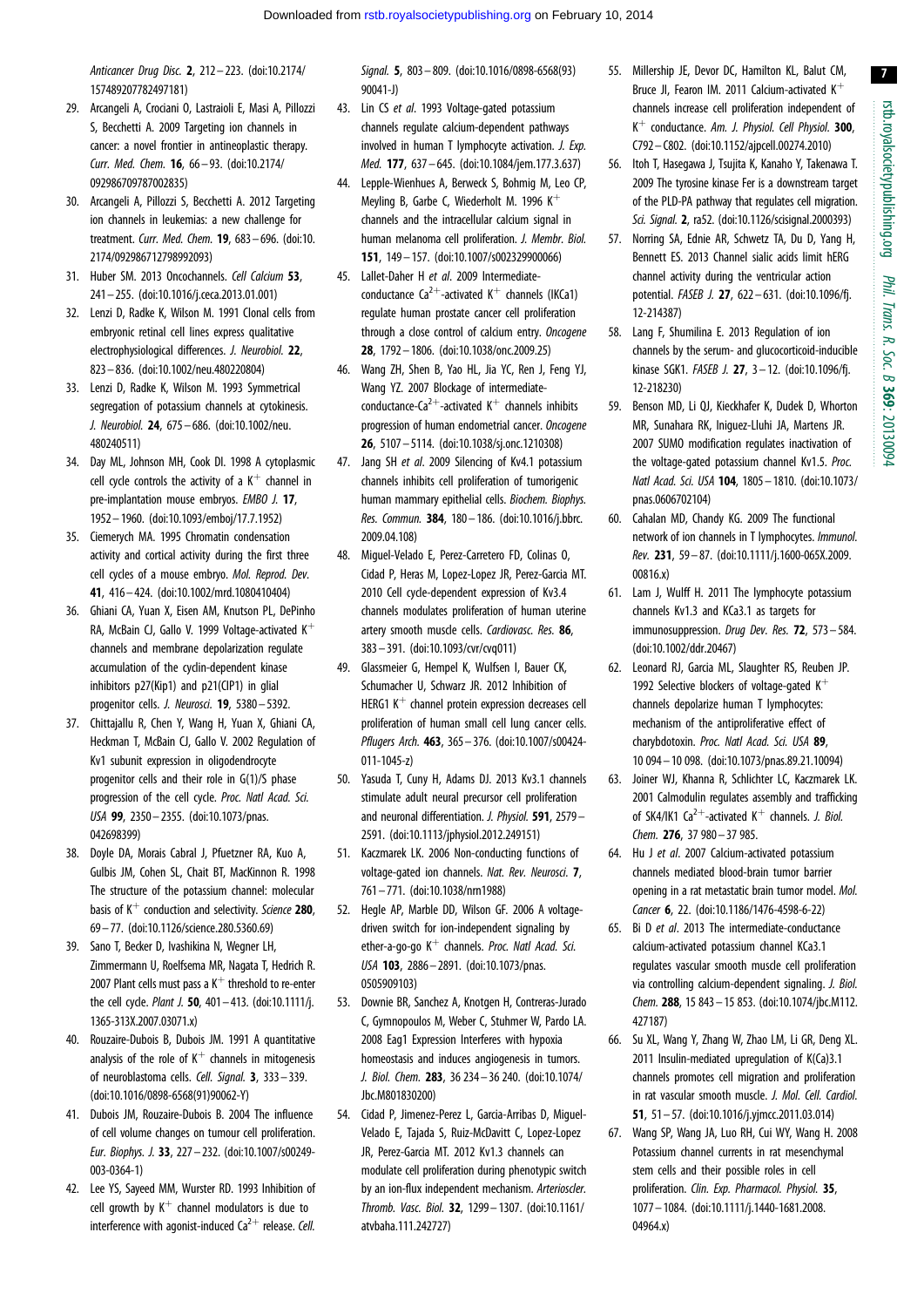- <span id="page-8-0"></span>68. Yang XW, Liu JW, Zhang RC, Yin Q, Shen WZ, Yi JL. 2013 Inhibitory effects of blockage of intermediate conductance Ca<sup>2+</sup>-activated K<sup>+</sup> channels on proliferation of hepatocellular carcinoma cells. J. Huazhong Univ. Sci. Technol. Med. Sci. 33, 86– 89. [\(doi:10.1007/s11596-013-1076-0\)](http://dx.doi.org/10.1007/s11596-013-1076-0)
- 69. Abdullaev IF, Rudkouskaya A, Mongin AA, Kuo YH. 2010 Calcium-activated potassium channels BK and IK1 are functionally expressed in human gliomas but do not regulate cell proliferation. PLoS ONE 5, e12304. [\(doi:10.1371/journal.pone.0012304](http://dx.doi.org/10.1371/journal.pone.0012304))
- 70. Schwab A, Nechyporuk-Zloy V, Gassner B, Schulz C, Kessler W, Mally S, Romer M, Stock C. 2012 Dynamic redistribution of calcium sensitive potassium channels (hK(Ca)3.1) in migrating cells. J. Cell. Physiol. 227, 686– 696. ([doi:10.1002/](http://dx.doi.org/10.1002/jcp.22776) [jcp.22776\)](http://dx.doi.org/10.1002/jcp.22776)
- 71. Schwab A, Reinhardt J, Schneider SW, Gassner B, Schuricht B. 1999 K<sup>+</sup> channel-dependent migration of fibroblasts and human melanoma cells. Cell. Physiol. Biochem. 9, 126– 132. ([doi:10.1159/](http://dx.doi.org/10.1159/000016309) [000016309](http://dx.doi.org/10.1159/000016309))
- 72. Schwab A, Wojnowski L, Gabriel K, Oberleithner H. 1994 Oscillating activity of a Ca<sup>2+</sup>-sensitive K<sup>+</sup> channel. A prerequisite for migration of transformed Madin-Darby canine kidney focus cells. J. Clin. Investig. 93, 1631– 1636. ([doi:10.1172/JCI117144\)](http://dx.doi.org/10.1172/JCI117144)
- 73. Schwab A et al. 2006 Subcellular distribution of calcium-sensitive potassium channels (IK1) in migrating cells. J. Cell. Physiol. 206, 86-94. [\(doi:10.1002/jcp.20434](http://dx.doi.org/10.1002/jcp.20434))
- 74. Catacuzzeno L, Aiello F, Fioretti B, Sforna L, Castigli E, Ruggieri P, Tata AM, Calogero A, Franciolini F. 2011 Serum-activated K and Cl currents underlay U87-MG glioblastoma cell migration. J. Cell. Physiol. 226, 1926– 1933. [\(doi:10.1002/jcp.22523](http://dx.doi.org/10.1002/jcp.22523))
- 75. Ruggieri P et al. 2012 The inhibition of KCa3.1 channels activity reduces cell motility in glioblastoma derived cancer stem cells. PLoS ONE 7, e47825. [\(doi:10.1371/journal.pone.0047825](http://dx.doi.org/10.1371/journal.pone.0047825))
- 76. Kotecha SA, Schlichter LC. 1999 A Kv1.5 to Kv1.3 switch in endogenous hippocampal microglia and a role in proliferation. J. Neurosci. 19, 10 680– 10 693.
- 77. Fordyce CB, Jagasia R, Zhu X, Schlichter LC. 2005 Microglia Kv1.3 channels contribute to their ability to kill neurons. J. Neurosci. 25, 7139– 7149. ([doi:10.](http://dx.doi.org/10.1523/jneurosci.1251-05.2005) [1523/jneurosci.1251-05.2005\)](http://dx.doi.org/10.1523/jneurosci.1251-05.2005)
- 78. Villalonga N, David M, Bielanska J, Gonzalez T, Parra D, Soler C, Comes N, Valenzuela C, Felipe A. 2010 Immunomodulatory effects of diclofenac in leukocytes through the targeting of Kv1.3 voltagedependent potassium channels. Biochem. Pharmacol. 80, 858-866. ([doi:10.1016/j.bcp.2010.](http://dx.doi.org/10.1016/j.bcp.2010.05.012) [05.012\)](http://dx.doi.org/10.1016/j.bcp.2010.05.012)
- 79. Villalonga N, Escalada A, Vicente R, Sanchez-Tillo E, Celada A, Solsona C, Felipe A. 2007 Kv1.3/Kv1.5 heteromeric channels compromise pharmacological responses in macrophages. Biochem. Biophys. Res. Commun. 352, 913– 918. ([doi:10.1016/j.bbrc.2006.](http://dx.doi.org/10.1016/j.bbrc.2006.11.120) [11.120\)](http://dx.doi.org/10.1016/j.bbrc.2006.11.120)
- 80. Vicente R et al. 2003 Differential voltage-dependent  $K^+$  channel responses during proliferation and

activation in macrophages. J. Biol. Chem. 278, 46 307– 46 320. [\(doi:10.1074/jbc.M304388200](http://dx.doi.org/10.1074/jbc.M304388200))

- 81. Erdogan A et al. 2005 Margatoxin inhibits VEGFinduced hyperpolarization, proliferation and nitric oxide production of human endothelial cells. J. Vasc. Res. 42, 368– 376. ([doi:10.1159/](http://dx.doi.org/10.1159/000087159) [000087159](http://dx.doi.org/10.1159/000087159))
- 82. Li H, Liu L, Guo L, Zhang J, Du W, Li X, Liu W, Chen X, Huang S. 2008 HERG  $K^+$  channel expression in  $CD34<sup>+</sup>/CD38<sup>-</sup>/CD123(high)$  cells and primary leukemia cells and analysis of its regulation in leukemia cells. Int. J. Hematol. 87, 387– 392. [\(doi:10.1007/s12185-008-0056-9](http://dx.doi.org/10.1007/s12185-008-0056-9))
- 83. Moudgil R, Michelakis ED, Archer SL. 2006 The role of  $K^+$  channels in determining pulmonary vascular tone, oxygen sensing, cell proliferation, and apoptosis: implications in hypoxic pulmonary vasoconstriction and pulmonary arterial hypertension. Microcirculation 13, 615-632. [\(doi:10.1080/10739680600930222](http://dx.doi.org/10.1080/10739680600930222))
- 84. Tian Y, Yue X, Luo D, Wazir R, Wang J, Wu T, Chen L, Liao B, Wang K. 2013 Increased proliferation of human bladder smooth muscle cells is mediated by physiological cyclic stretch via the PI3KSGK1Kv1.3 pathway. Mol. Med. Rep. 8, 294– 298. [\(doi:10.3892/](http://dx.doi.org/10.3892/mmr.2013.1473) [mmr.2013.1473](http://dx.doi.org/10.3892/mmr.2013.1473))
- 85. Cheong A et al. 2011 Potent suppression of vascular smooth muscle cell migration and human neointimal hyperplasia by  $K_v1.3$  channel blockers. Cardiovasc. Res. 89, 282 – 289. [\(doi:10.1093/cvr/](http://dx.doi.org/10.1093/cvr/cvq305) [cvq305](http://dx.doi.org/10.1093/cvr/cvq305))
- 86. Warmke JW, Ganetzki B. 1994 A family of potassium channel genes related to eag in Drosophila and mammals. Proc. Natl Acad. Sci. USA 91. 3438– 3442. [\(doi:10.1073/pnas.91.8.3438](http://dx.doi.org/10.1073/pnas.91.8.3438))
- 87. Pond AL, Scheve BK, Benedict AT, Petrecca K, Van Wagoner DR, Shrier A, Nerbonne JM. 2000 Expression of distinct ERG proteins in rat, mouse, and human heart - Relation to functional I-Kr channels. J. Biol. Chem. 275, 5997– 6006. ([doi:10.](http://dx.doi.org/10.1074/jbc.275.8.5997) [1074/jbc.275.8.5997\)](http://dx.doi.org/10.1074/jbc.275.8.5997)
- 88. Rosati B, Marchetti P, Crociani O, Lecchi M, Lupi R, Arcangeli A, Olivotto M, Wanke E. 2000 Glucoseand arginine-induced insulin secretion by human pancreatic beta-cells: the role of HERG  $K^+$  channels in firing and release.  $FASEB$  J. **14**,  $2601 - 2610$ . [\(doi:10.1096/fj.00-0077com](http://dx.doi.org/10.1096/fj.00-0077com))
- 89. Cherubini A et al. 2000 HERG potassium channels are more frequently expressed in human endometrial cancer as compared to non-cancerous endometrium. Br. J. Cancer 83, 1722– 1729. [\(doi:10.1054/bjoc.2000.1497](http://dx.doi.org/10.1054/bjoc.2000.1497))
- 90. Pillozzi S et al. 2002 HERG potassium channels are constitutively expressed in primary human acute myeloid leukemias and regulate cell proliferation of normal and leukemic hemopoietic progenitors. Leukemia 16, 1791 – 1798. ([doi:10.1038/sj.](http://dx.doi.org/10.1038/sj.leu.2402572) [leu.2402572\)](http://dx.doi.org/10.1038/sj.leu.2402572)
- 91. Lastraioli E et al. 2004 herg1 gene and HERG1 protein are overexpressed in colorectal cancers and regulate cell invasion of tumor cells. Cancer Res. 64, 606– 611. [\(doi:10.1158/0008-5472.](http://dx.doi.org/10.1158/0008-5472.CAN-03-2360) [CAN-03-2360](http://dx.doi.org/10.1158/0008-5472.CAN-03-2360))
- 92. Ding XW, Yang WB, Gao S, Wang W, Li Z, Hu WM, Li JJ, Luo HS. 2010 Prognostic significance of hERG1 expression in gastric cancer. Dig. Dis. Sci. 55, 1004– 1010. ([doi:10.1007/s10620-009-0834-0](http://dx.doi.org/10.1007/s10620-009-0834-0))
- 93. Shao XD, Wu KC, Guo XZ, Xie MJ, Zhang J, Fan DM. 2008 Expression and significance of HERG protein in gastric cancer. Cancer Biol. Ther. 7, 45– 50. [\(doi:10.](http://dx.doi.org/10.4161/cbt.7.1.5126) [4161/cbt.7.1.5126](http://dx.doi.org/10.4161/cbt.7.1.5126))
- 94. Smith GAM, Tsui HW, Newell EW, Jiang XP, Zhu XP, Tsui FWL, Schlichter LC. 2002 Functional upregulation of HERG  $K^+$  channels in neoplastic hematopoietic cells. J. Biol. Chem. 277, 18 528-18 534. [\(doi:10.1074/jbc.M200592200](http://dx.doi.org/10.1074/jbc.M200592200))
- 95. Crociani O, Guasti L, Balzi M, Becchetti A, Wanke E, Olivotto M, Wymore RS, Arcangeli A. 2003 Cell cycle-dependent expression of HERG1 and HERG1B isoforms in tumor cells. J. Biol. Chem. 278, 2947– 2955. ([doi:10.1074/jbc.M210789200\)](http://dx.doi.org/10.1074/jbc.M210789200)
- 96. Wang H, Zhang Y, Cao L, Han H, Wang J, Yang B, Nattel S, Wang Z. 2002 HERG  $K^+$  channel, a regulator of tumor cell apoptosis and proliferation. Cancer Res. 62, 4843 – 4848.
- 97. Zhao J, Wei XL, Jia YS, Zheng JQ. 2008 Silencing of herg gene by shRNA inhibits SH-SY5Y cell growth in vitro and in vivo. Eur. J. Pharmacol.  $579$ ,  $50 - 57$ . ([doi:10.1016/j.ejphar.2007.10.008\)](http://dx.doi.org/10.1016/j.ejphar.2007.10.008)
- 98. Afrasiabi E, Hietamaki M, Viitanen T, Sukumaran P, Bergelin N, Tornquist K. 2010 Expression and significance of HERG (KCNH2) potassium channels in the regulation of MDA-MB-435S melanoma cell proliferation and migration. Cell. Signal. 22, 57 - 64. ([doi:10.1016/j.cellsig.2009.09.010](http://dx.doi.org/10.1016/j.cellsig.2009.09.010))
- 99. Cui G, Shu W, Wu Q, Chen Y. 2009 Effect of Gambogic acid on the regulation of hERG channel in K562 cells in vitro. J. Huazhong Univ. Sci. Technol. Med. Sci. 29, 540 – 545. [\(doi:10.1007/s11596-009-](http://dx.doi.org/10.1007/s11596-009-0503-8) [0503-8](http://dx.doi.org/10.1007/s11596-009-0503-8))
- 100. Guasti L et al. 2008 Identification of a posttranslational mechanism for the regulation of hERG1  $K^+$  channel expression and hERG1 current density in tumor cells. Mol. Cell. Biol. 28, 5043– 5060. ([doi:10.1128/MCB.00304-08](http://dx.doi.org/10.1128/MCB.00304-08))
- 101. Pardo LA, del Camino D, Sanchez A, Alves F, Bruggemann A, Beckh S, Stuhmer W. 1999 Oncogenic potential of EAG  $K+$  channels. EMBO J. 18, 5540– 5547. [\(doi:10.1093/emboj/18.20.5540\)](http://dx.doi.org/10.1093/emboj/18.20.5540)
- 102. Wu X, Zhong D, Lin B, Zhai W, Ding Z, Wu J. 2013 p38 MAPK requilates the expression of ether a  $q_0$ go potassium channel in human osteosarcoma cells. Radiol. Oncol. 47, 42– 49. ([doi:10.2478/v10019-](http://dx.doi.org/10.2478/v10019-012-0043-x) [012-0043-x](http://dx.doi.org/10.2478/v10019-012-0043-x))
- 103. del Pliego MG et al. 2013 Expression of Eag1  $K^+$ channel and ErbBs in human pituitary adenomas: cytoskeleton arrangement patterns in cultured cells. Int. J. Clin. Exp. Pathol. 6, 458 – 468.
- 104. Bai Y, Liao H, Liu T, Zeng X, Xiao F, Luo L, Guo H, Guo L. 2013 MiR-296– 3p regulates cell growth and multi-drug resistance of human glioblastoma by targeting ether-a-go-go (EAG1). Eur. J. Cancer 49, 710– 724. [\(doi:10.1016/j.ejca.2012.08.020](http://dx.doi.org/10.1016/j.ejca.2012.08.020))
- 105. Menendez ST et al. 2012 Frequent aberrant expression of the human ether a go-go (hEAG1) potassium channel in head and neck cancer: